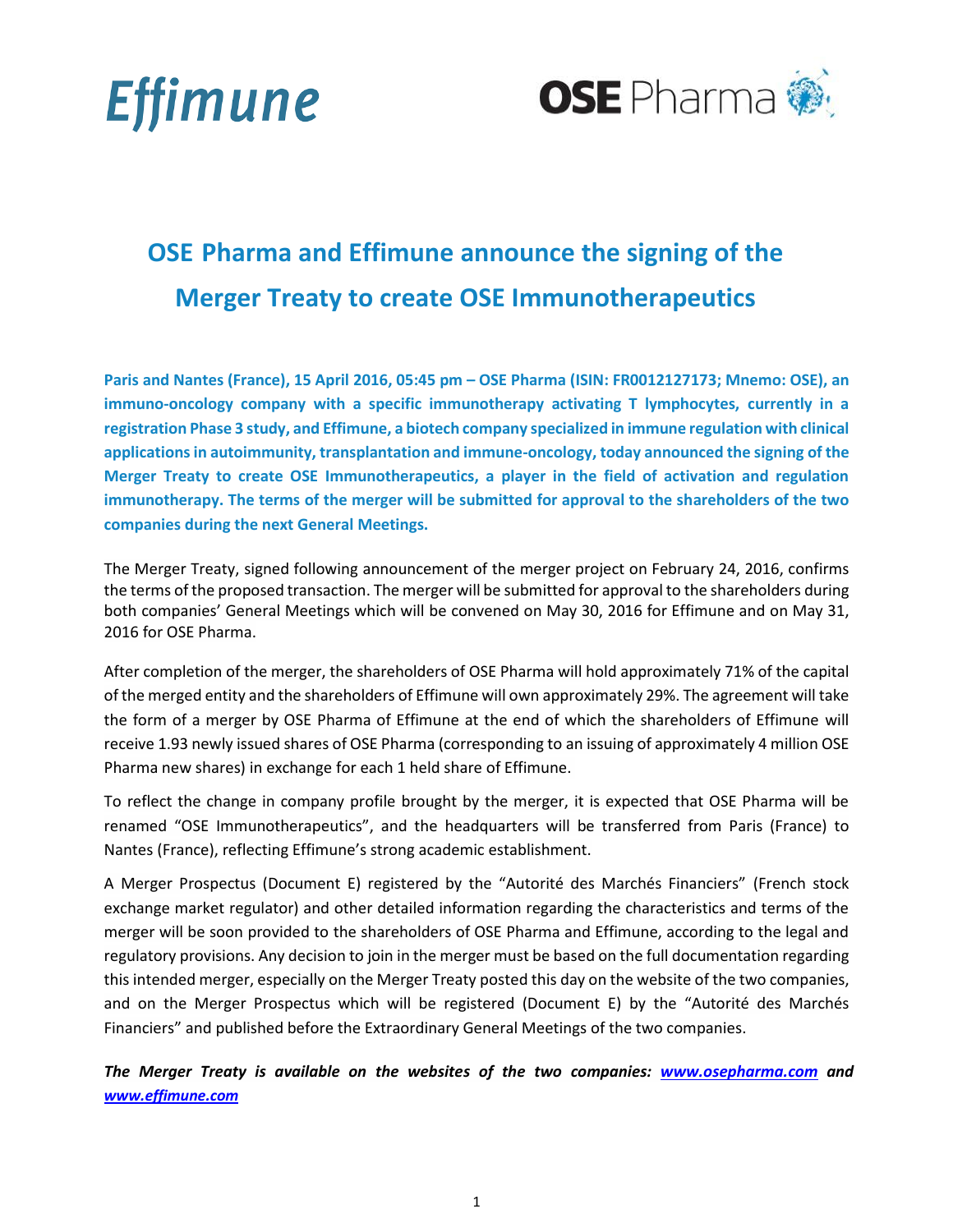

# **ABOUT OSE PHARMA**

OSE Pharma is a biotechnology company that designs and develops cancer immunotherapy treatments aimed at reeducating the immune system to fight cancer while preserving patients' quality of life. The Company is conducting a Phase 3 registration trial in Europe and the U.S. for its lead product, Tedopi®, in the treatment of NSCLC.

Tedopi® (OSE-2101) is a new "off-the-shelf" cancer immunotherapy approach based on OSE Pharma's proprietary Memopi® technology. This technology is based on "neo-epitopes" (small synthetic peptides chemically modified to increase the binding the HLA A2 or TCR receptors) which activate a cytotoxic T-cell response and leads the immune system to destroy cancer cells. More than 10,000 epitopes were selected to obtain a therapeutic universal T vaccine.

Tedopi® combines 10 optimized "neo-epitopes" simultaneously acting against 5 tumor-associated antigens (TAAs). These 5 antigens have been selected because they are a factor of poor prognosis in several types of cancers. The 10 "neo-epitopes" have been selected and modified to enhance their binding to HLA-A2 and TCR receptors, and trigger a stronger cytotoxic T-cell response and lead the immune system to destroy cancer cells expressing the HLA-A2 antigen or one of the targeted cancer antigens.

The Phase 3 trial is based on Phase 2 results showing an immune T-cell response significantly correlated with a survival increase, as well as on the long term survival benefit observed in highly pretreated patients with a poor prognosis. Tedopi® can also be developed in Phase 2 in combination with other immunotherapeutic products or targeted therapies. It is also considered for other oncology indications (ovary, colon, breast) for HLA-A2 positive patients. OSE Pharma is listed on Euronext Paris (ISIN: FR0012127173; Mnemo: OSE).

For more information, please visi[t www.osepharma.com](http://www.osepharma.com/)



# **ABOUT EFFIMUNE**

Located in Nantes, France, Effimune is a biotech company specialized in immune regulation for applications in transplantation, autoimmunity and cancer immunotherapy.

The originality of Effimune's therapeutic strategy, compared to conventional immunosuppression, is the modification in the balance between effector and regulatory immune cells. The biological drugs Effimune develops are aimed at restoring the natural balance of these cells by targeting the molecular checkpoint.

The expertise of the company lies in its ability to identify new therapeutic targets and develop effective biomolecules for the pharmaceutical industry by guaranteeing the manufacture of pilot and clinical batches and by validating preclinical and clinical proofs of concept.

Effimune is a spin-off of the Nantes Institute of Transplantation Urology Nephrology-(ITUN), created in December 2007. For the development of FR104, Effimune was supported by local and regional public authorities: Loire Territories Innovation, Atlanpole Biotherapies, Bpifrance, and by the government through the Prime d'aménagement du territoire and by the European Union through the FEDER and FP7.

Effimune has signed long-lasting international collaborations. Several reference scientific articles have been published in the fields of transplantations and immunotherapy in collaboration with ITUN, Inserm, Nantes University within Atlanpole Biotherapies, University of Maryland in Baltimore (Prof. Richard N. Pierson), and Seattle's Children's Institute (Prof. L. Kean).

For more information, please visit: [www.effimune.com](http://www.effimune.com/)